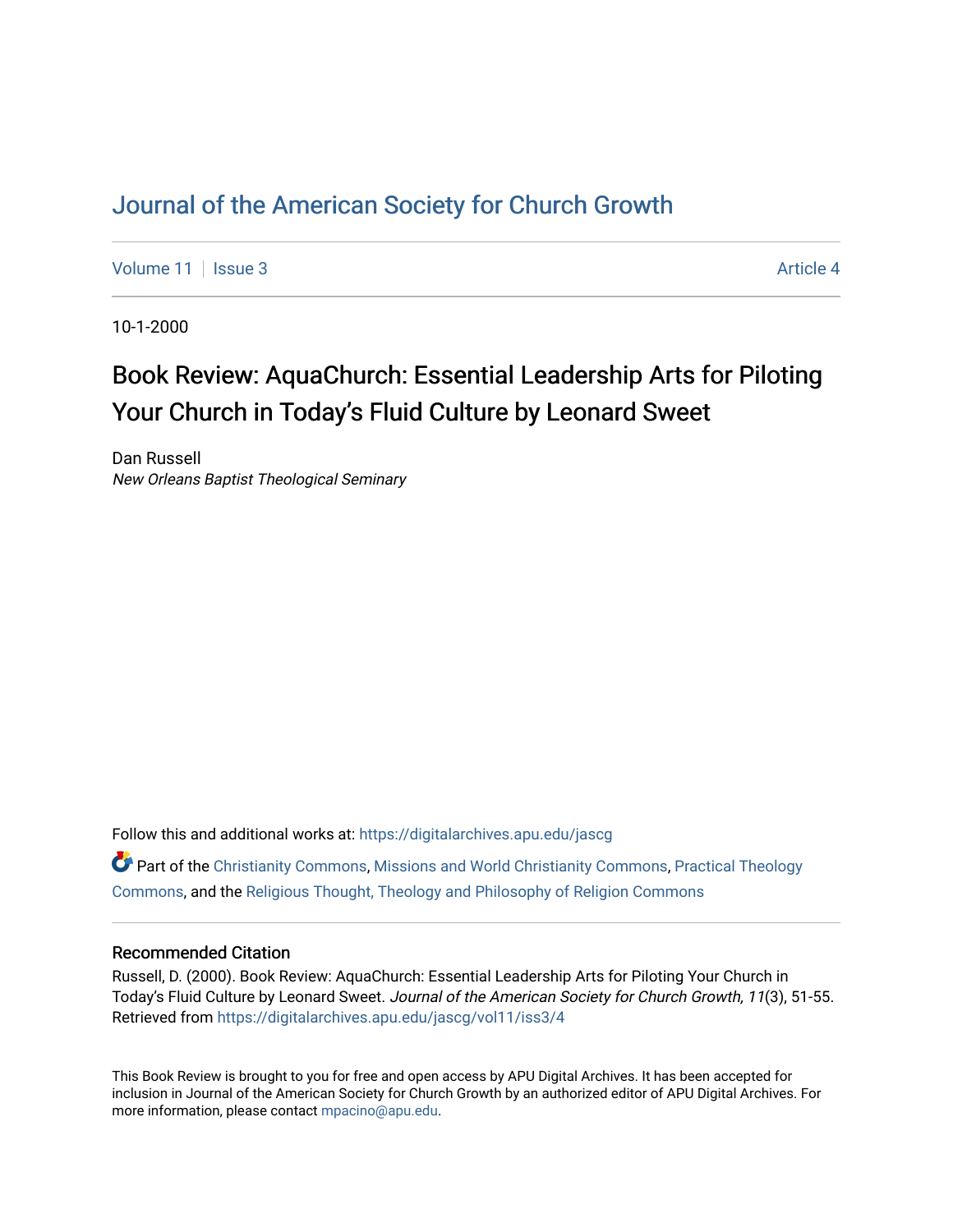## Book Reviews

## AquaChurch: Essential Leadership Arts for Piloting Your Church in Today's Fluid Culture

#### Reviewed by Dan Russell

Sweet, Leonard. AquaChurch: Essential Leadership Arts for Piloting Your Church in Today's Fluid Culture. Loveland, CO: Group Publishing, 1999. 269pp.

Anyone who has watched waves wash away houses, piers, and beaches can understand the use of water as an illustration of powerful sweeping change. Life on land is stable and solid; life at sea uncertain and unpredictable. For many people struggling in today's fluid culture the metaphor of water aptly describes their world. The modern era was a search for order and singularity; the postmodern era is a rage for otherness and multiplicity. "The postmodern culture is an aquaculture."(24)

## Author

Leonard Sweet is an AncientFuture historian who has studied the seascape of postmodernism, and sought to understand its waters. After graduating Phi Beta Kappa from the University of Richmond, Sweet went on to earn his M.Div. from Colgate Rochester Divinity School and a Ph.D. from the University of Rochester. In the early 1980's Sweet felt the Lord challenging him: "Do you want to do ministry in the world you wish you had or do you want to do ministry in the world you have?"<sup>1</sup> Since that time, he has helped others answer the same question.

The author is currently Vice President and Professor of Postmodern Christianity at Drew University, Madison, NJ where

Journal of the American Society for Church Growth, Fall 2000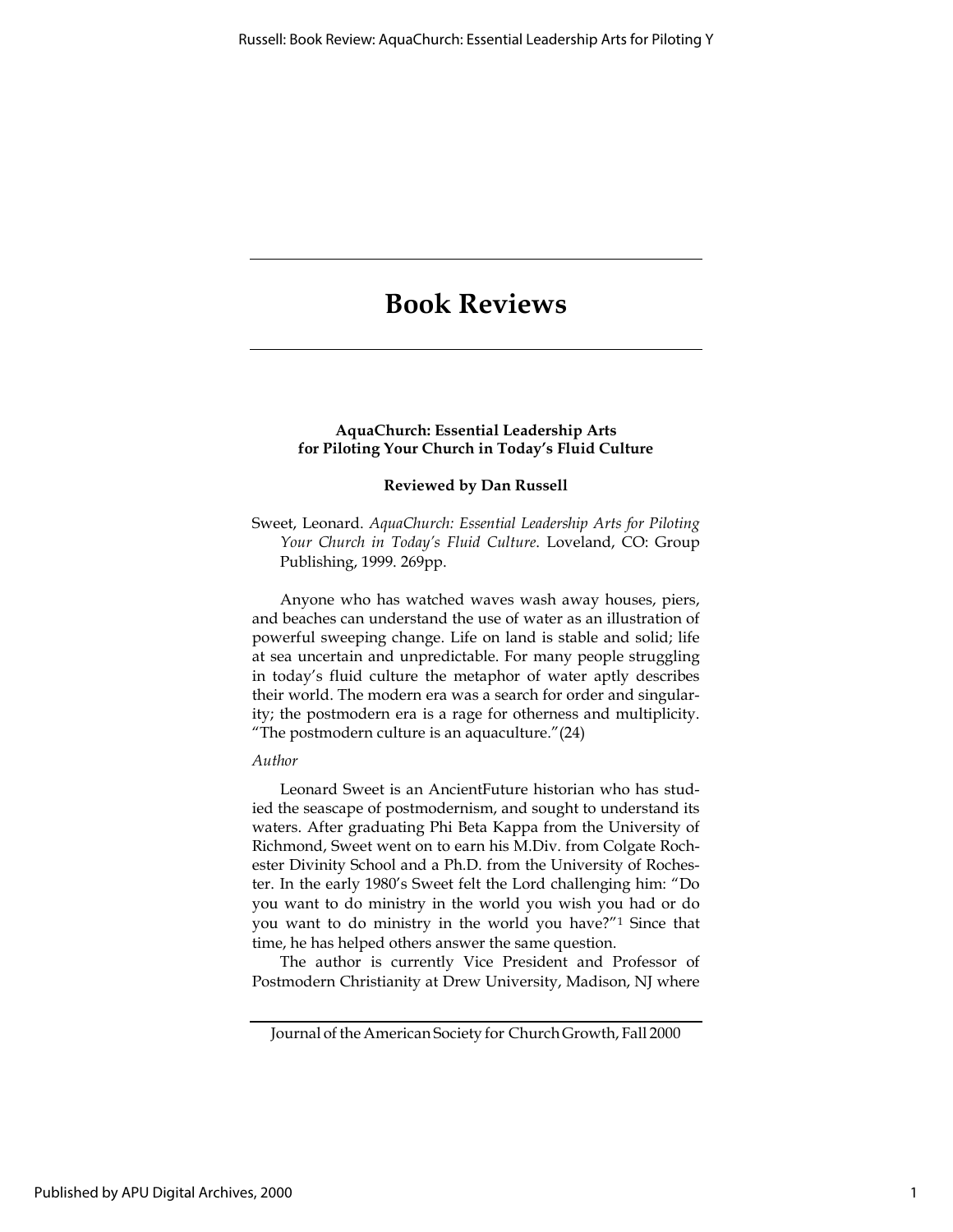52 Reviewed by Dan Russell

he is also Dean of the Theological School. Sweet previously served for eleven years as President and Professor of Church History at United Theological Seminary, Daytona, Ohio. Having written fifteen books and over one hundred articles, the author also travels as a speaker and acts as a consultant to church leaders and agencies.<sup>2</sup>

#### Aim

AquaChurch is the second in a trilogy of books released by Leonard Sweet in 1999. The first book, Soul Tsunami: Sink or Swim in the New Millennium Culture, described the coming wave of cultural change. "AquaChurch takes that concept a nautical mile further, providing leadership arts that will allow church leaders to successfully navigate the waters of a culture totally foreign to those of us born modern rationalists."(7) The third volume, Soul Salsa: The Art of Soulful Living, focused on personal spirituality and was released late in 1999. Each book has its own website and multi-medial components.<sup>3</sup>

The purpose of AquaChurch was to help church leaders sail in the seas of postmodernity so they can reach people drowning without hope in Jesus.(7) Sweet argued that a church must go beyond surviving the change to thriving in the new culture. Referring to these trends, the author wrote that Christians must "get it, get over it, get with it, and get in front of it."<sup>4</sup>

A disclaimer was given at the beginning that the book is not a map. No map is accurate, current or impartial. "To navigate your church in the rapids of postmodern culture, forget maps other people have drawn... What leaders need to pilot the church on God's terms are navigational skills that can get them from problem to solution."(19) Sweet did not draw a map; instead he gave an invitation to get wet.

## Analysis

#### Structure

To reach this goal of providing essential skills to pilot in the waters of a postmodern culture the author presented 11 and 1/3 leadership arts. "Why not ten? Or Twelve? Because Postmodern culture is not balance or uniform. It's odd, aberrant, ragged and various. Why one-third? Why a fraction? As mathematicians and philosophers tell us, life itself is fractal."(23) Each of the 11 and

Journal of the American Society for Church Growth, Fall 2000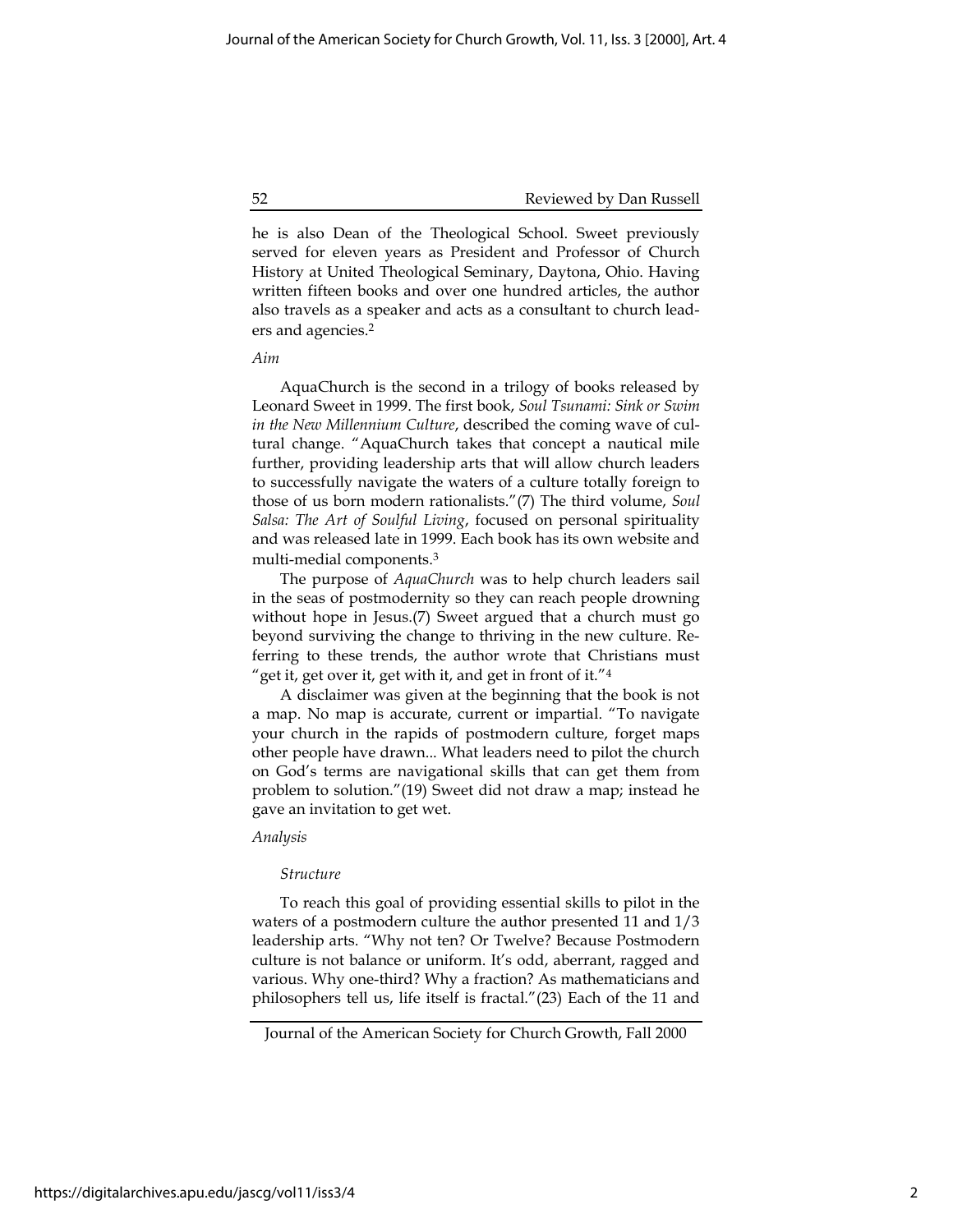1/3 leadership arts fits into the aquatic metaphor.

Orienting by the North Star: Jesus the Christ. The first essential for navigation is a fixed point for reference. The Christian in the postmodern era must orient his or her life according to Jesus Christ.

Studying our Compass: The Bible. The compass always pointed a sailor in the right direction. The believer's compass is the Bible which keeps a person on spiritual course.

Casting the Anchor: Tradition. The image presented was one of casting the anchor ahead, and pulling oneself forward. When tradition is transplanted, institutions become transformed.

Walking the Gangplank: Risk Taking. No journey can begin without walking the gangplank on to the ship, and no endeavor can be undertaken without some risk. Sailing involves an amount of danger.

Listening to the Sonar: Vibrations. Leaders cast vision, but that vision comes from listening, just as faith comes by hearing. The soundings of sonar allow the mariner to see what cannot be viewed by the eye.

Seeing through Scopes: Vision. Postmodern culture is "and/also" not "either/or." This multiplicity creates double rings and double vision. In the same way ministry strategies should be multi-faceted.

Taking Shore Leave: Sabbath Rest. Life in the fast lane demands frequent pit stops. Every ship and every leader needs to dock regularly in order to restock and recover.

Signaling with Flags and Semaphores: Semaphores used visual images to communicate a verbal message. Today the multimedia of contemporary culture uses icons to communicate.

Valuing the Crew: Collaboration & Teamwork. Modernity emphasized "equipment." Postmodernity emphasizes "equip." Leadership is the empowerment of people.

Using the Gyroscope: Creativity. A gyroscope maintains its axis despite rolling or tipping. Creativity in the same way helps a church keep an even keel in rough waters.

Learning from the Ship's Log and Library: Intellectual Capital. The information age is data rich but wisdom poor. Training then should cultivate evaluation; a disciple is one who has learned how to make correct decisions.

Feeling the Wet Finger: Intuition. Even with all the science of navigation, sometimes the pilot must wet his finger and point

Journal of the American Society for Church Growth, Fall 2000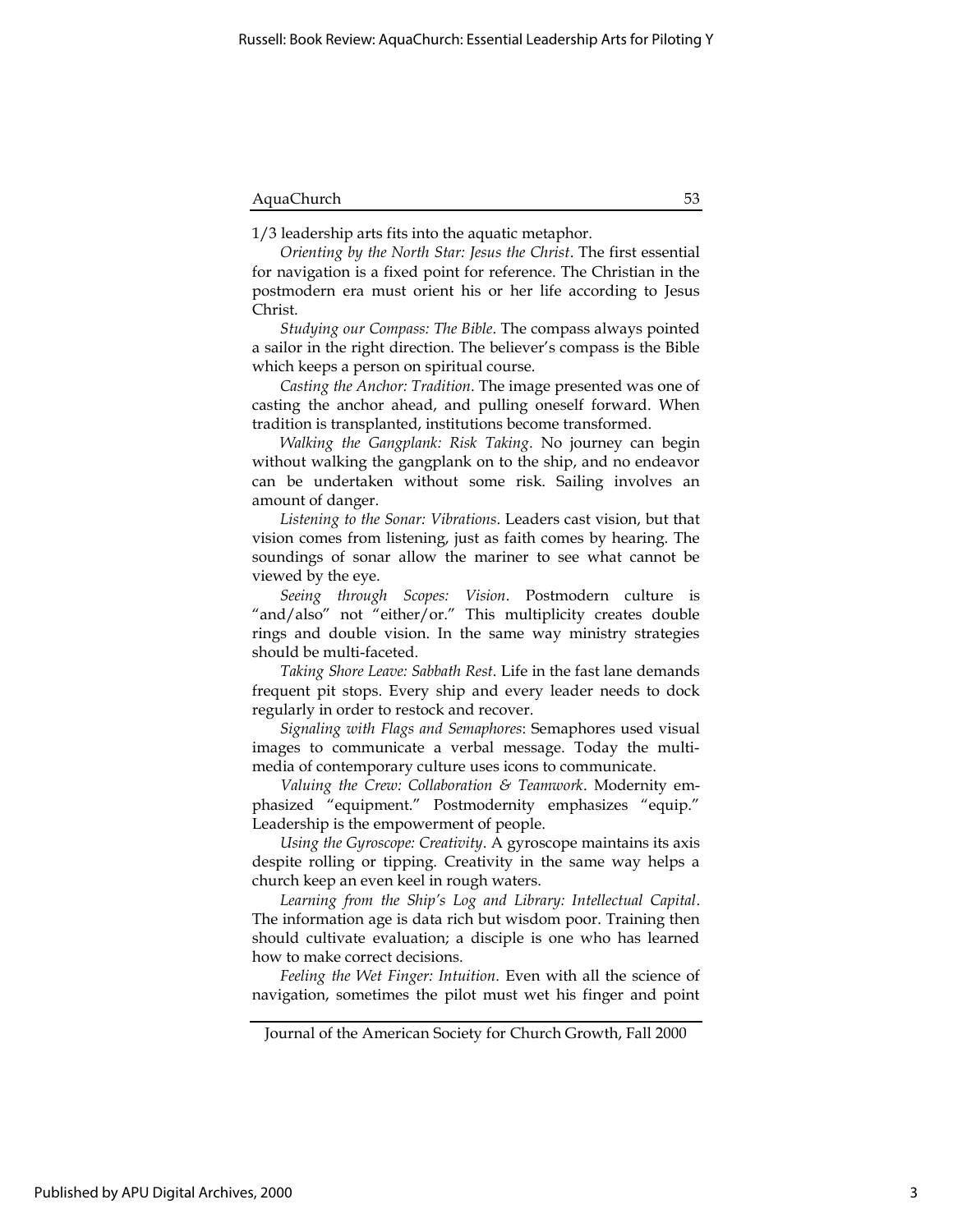heavenward, feeling for the wind. Spiritual intuition is the final fraction of an art.

## Style

The style of the book, like the structure, was chaordic (a Sweetism meaning orderly chaos). Drawing from history, science, art and religion, the author wove together quotations, metaphors and special terms to non-linearly support his point. Anyone interested in diving deeper could easily follow the footnotes and websites that were included.

Along with the deluge of information, each chapter contained the profile of a real-life aquachurch which personified the chapter's theme (for example the "Mosaic" church in Los Angeles illustrated creativity). Also at the end of each chapter was a set of questions for personal reflection called the "Personal Log," and another set of questions for discussion called "Ship's log."

## Application

Since Sweet wrote to a situation with which many ministers can identify, the purpose and content of AquaChurch lend themselves well to application. Several advantages of this work over other books on postmodernism were its simplicity, its wonderful illustrations, and its study guides or "logs." The book is a good read for anyone seeking to understand postmodern culture and its effects on the church, and it belongs in the bibliographies and libraries of seminaries and churches. The author makes no promises, but encourages the reader that with the right skills the aquachurch can have a fantastic voyage.

## Writer

Russell, Dan. Address: Emmaus Baptist Church, 48208 Woodhaven Rd., Tickfaw, LA 70466. Title: Senior Pastor. Rev. Russell holds a M.Div in Biblical Languages and a B.A. in Theology. He is currently a Ph.D. student at New Orleans Baptist Theological Seminary. Dan has a deep interest in postmodernism, and has published articles on "Postmodern Preaching" in Proclaim! magazine.

## **NOTES**

Journal of the American Society for Church Growth, Fall 2000